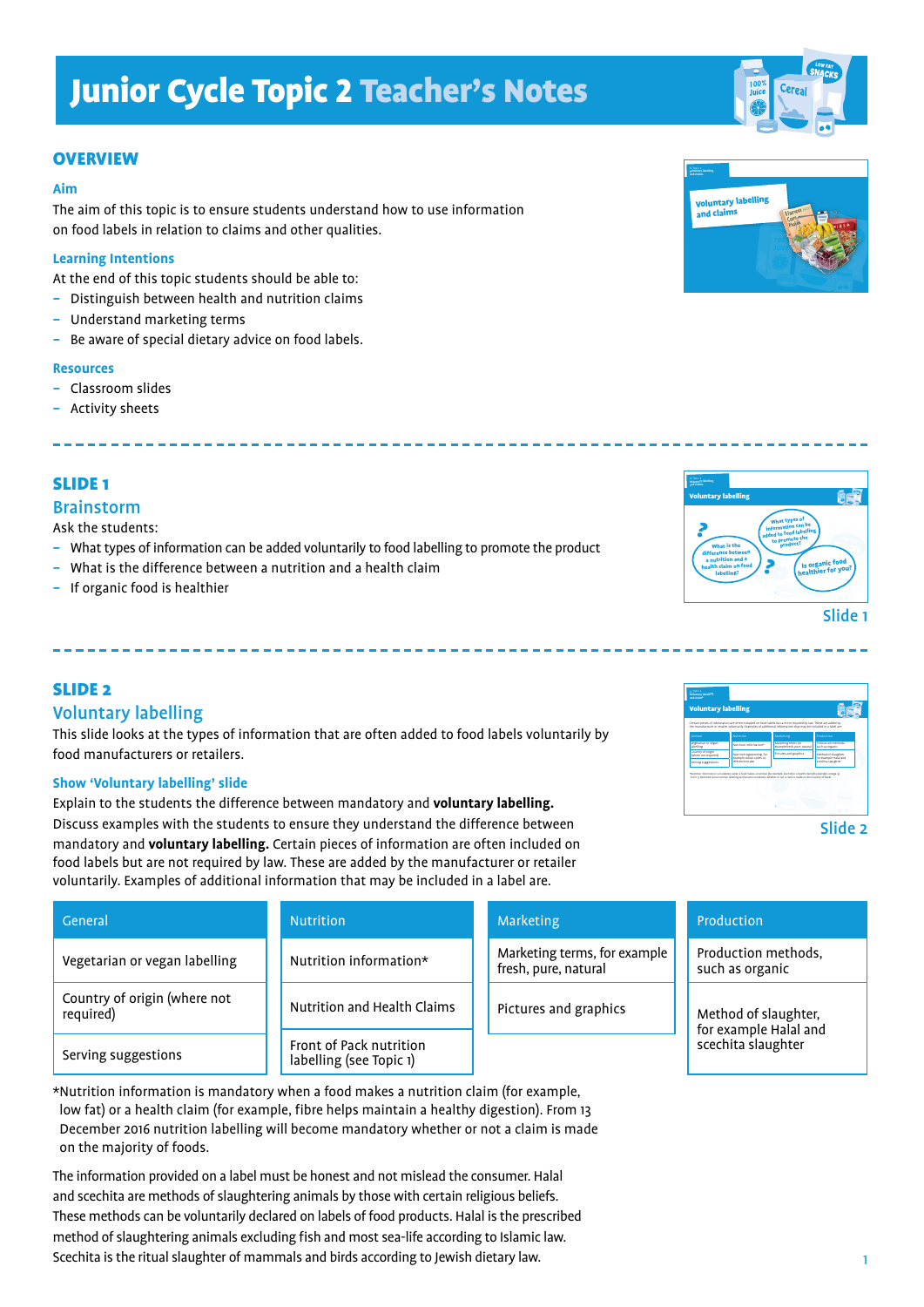## SLIDE 3

## Nutrition and health claims

This slide explains the different types of **nutrition and health claims** found on food labels.

#### **Show 'Nutrition and health claims' slide**

Discuss the different types of **nutrition and health claims** found on food labels and ask the students to come up with some additional examples of **nutrition and health claims.**

A nutrition claim is any claim that states, suggests or implies that the food has a particular beneficial nutritional property, for example, low fat.

- *–* Only the terms defined in the legislation may be included in calculating nutrition values
- *–* These terms include: fibre, fat, saturates, monounsaturated, polyunsaturated, protein, carbohydrate and sugars
- *–* In addition, the **nutrition claim** must not be false, ambiguous, misleading, condone excessive consumption or imply that a balanced diet cannot provide the nutrients
- *–* **Nutrition claims** cannot be put on alcoholic beverages although there are some exceptions relating to reduced energy and low alcohol content

A health claim is any claim that states, suggests or implies that a relationship exists between a food category, a food or one of its constituents and health. Health claims must be based on generally accepted scientific data and be well understood by the average consumer, for example, calcium is needed for normal growth and development of bone in children. This claim can only be used for food which is a source of calcium.

## SLIDE 4

## Nutrition claim

This slide shows examples of three permitted nutrition claims.

#### **Show 'Nutrition claim' slide**

A nutrition claim suggests or implies that the food has a particular beneficial nutritional property.

#### **Low fat**

A claim that states or suggests a food is low in fat. Low fat applies where the product contains no more than 3g of fat per 100g for solids or 1.5g of fat per 100ml for liquids – 1.8g of fat per 100ml of semi-skimmed milk.

#### **No added sugar**

A claim that states or suggests sugars have not been added to a food.

#### **Low sodium/salt**

A claim that states or suggests a food is low in sodium or salt. Low sat applies where the product contains no more than 0.12g of sodium or 0.3g of salt per 100g or per 100ml.

All nutrition and health claims authorised for use can be accessed at http://ec.europa.eu/nuhclaims/

#### **Paired activity – Activity Sheet 1**

Give each pair an activity sheet. They work in pairs and are asked to give three examples of foods that can make the low fat, no added sugar and low sodium/low salt nutrition claims.



Slide 3



## Slide 4



Activity 1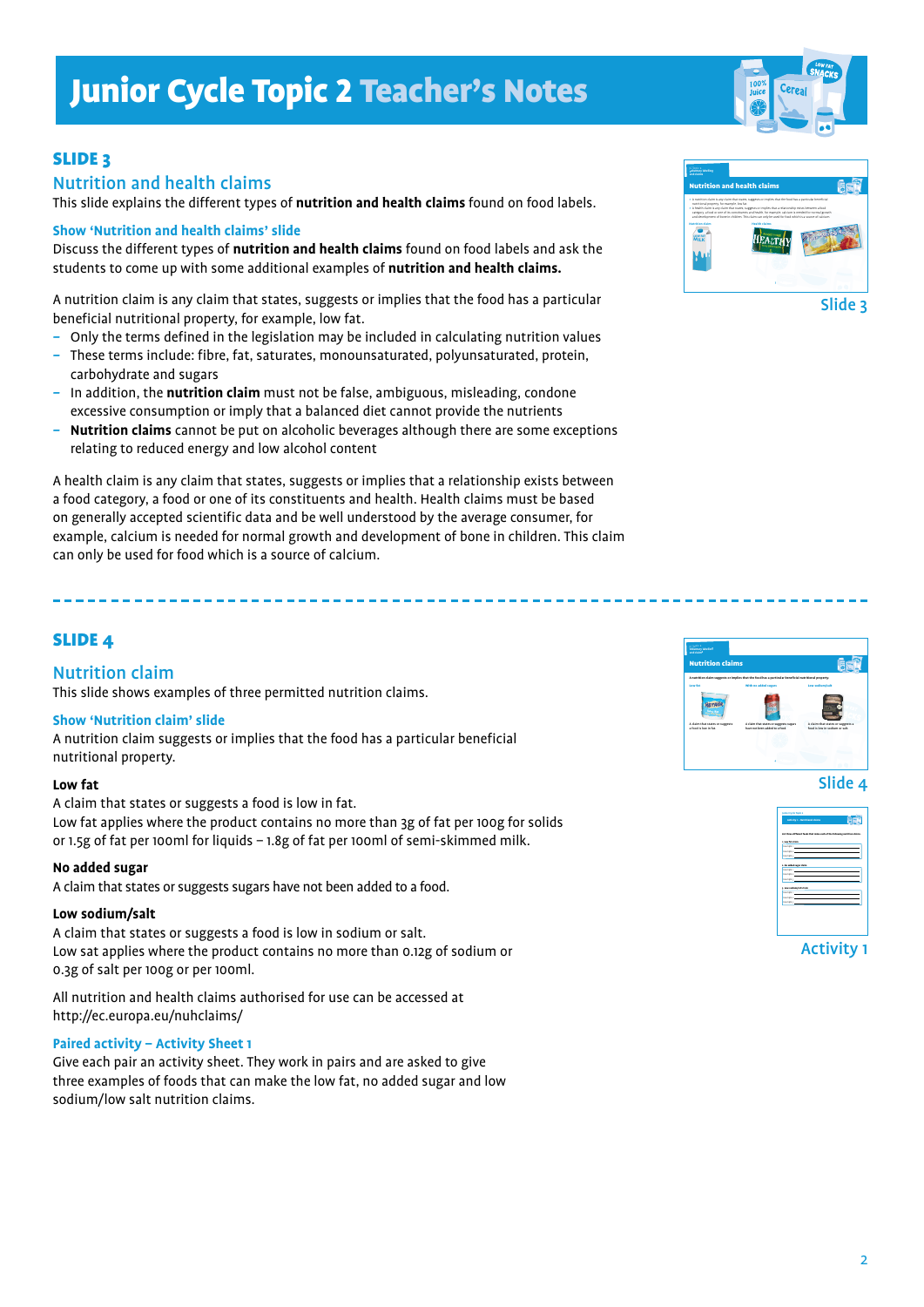

## **SLIDE 5**

## Introduction to nutrition quantities on food labels

This slide shows examples of the two main formats for providing **nutrition information** on a label.

**Show 'Introduction to nutrient quantities on food labels' slide**

- 1. Most pre-packed foods will have to provide nutrition information by 13 Dec 2016.
- 2. Separately there is a voluntary scheme in which levels of fat, saturates, sugar and salt have been classed as low, medium and high based on the amount of the nutrient per 100g.
- The information in the table helps the consumer judge the amounts of fat, saturates, sugars and salt
- when reading the nutrition information on the label. – The information is also used for Front of Pack nutrition labelling.

### **Paired Activity – Activity Sheet 2**

Give each pair an activity sheet. The students are asked to examine the information provided about two different pizzas. They are asked to identify what:

- 1. Pizza has the most fat answer is Pizza A
- 2. Ingredients contribute to the fat content Pizza A is mozzeralla, cheddar and parmesan cheese, Pizza B is mozzeralla cheese.
- 3. The salt content per 100 g Pizza A is 1.8g, Pizza B is 0.5g
- 4.Pizza is healthier Pizza B as it has lower fat and salt content per 100g

## SLIDE 6

## Marketing terms

This slide explains what **marketing terms** are. It displays images of three different examples of **marketing terms**.

#### **Show 'Marketing terms' slide**

To stimulate discussion read through the information on the slide and ask students to discuss the **marketing terms** on the slide.

**Fresh** – The description 'fresh' can be helpful to consumers where it identifies produce that is sold within a short time after production or harvesting. It can also be helpful to identify products that have not been processed. For example, fish, meat, poultry, fruit or vegetables.

**Pure** – The term 'pure' is mostly used for single ingredient foods to which nothing has been added. For example, some fruit juices or water.

**Natural** – 'Natural' means that the product contains only natural ingredients and should not have any other ingredients added, including artificial colours, additives or flavourings. For example, some butter, fruit juices or water.



Slide 6



Slide 5

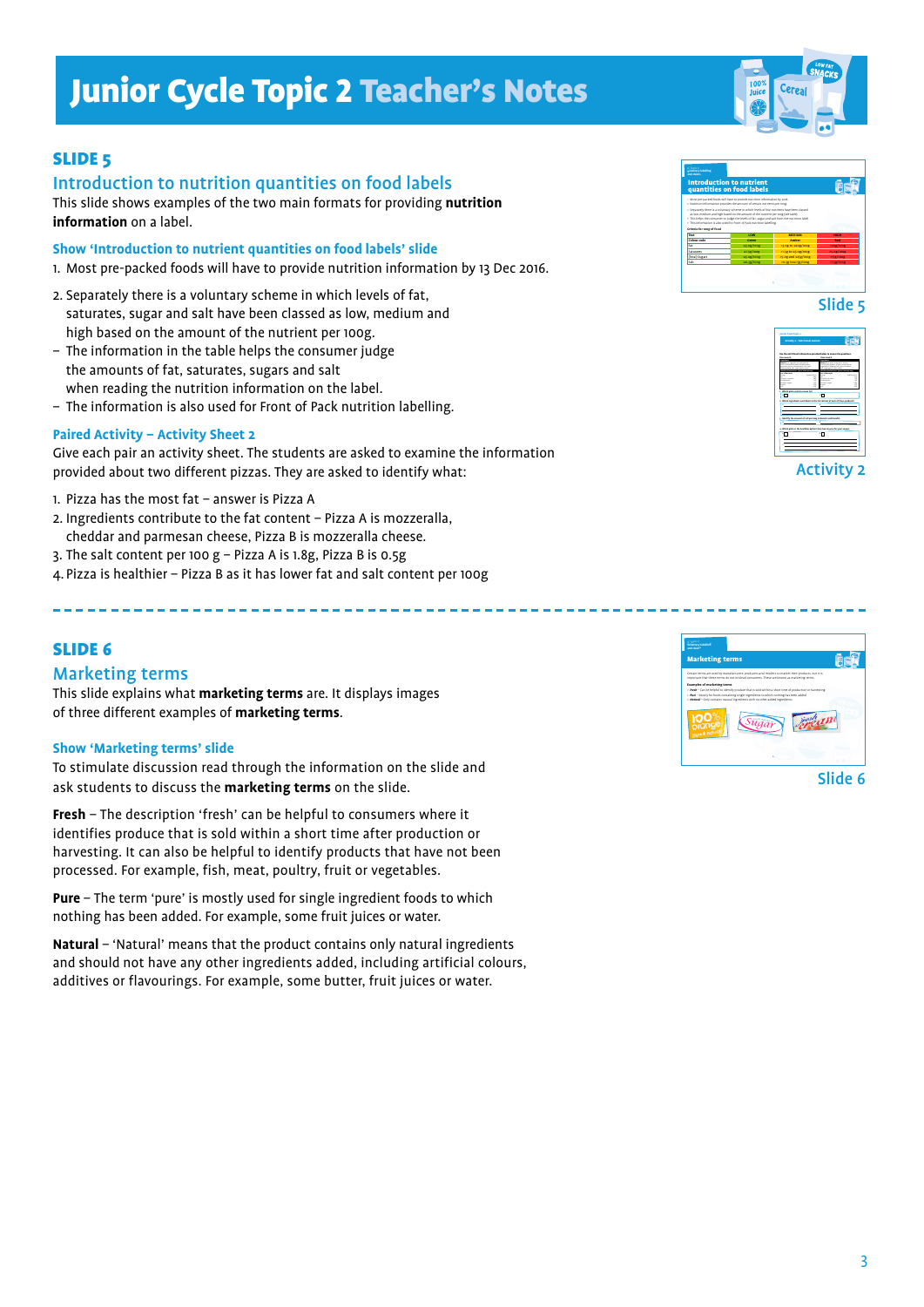

## SLIDE 7

## Special dietary advice – vegetarians and vegans

This slide explains what information is required on **vegetarian and vegan** product food labels. It also displays examples of images of **vegetarian and vegan** labels.

#### **Show 'Special dietary advice –vegetarians and vegans' slide**

Ask students what it means if a food is labelled 'suitable for vegetarians' or 'suitable for vegans'. Ensure students understand how to identify food products that are suitable for **vegetarians and vegans.**

If a food is labelled vegetarian, it means that the food doesn't contain any meat, fish, or poultry etc. or additives from animal sources such as gelatine. Products carrying the Vegetarian Society Approved logo must meet certain requirements laid down by the Vegetarian Society.

If a food is labelled vegan, it means that the food does not contain any animal products, including those from living animals – such as milk.

#### **Vegetarians and vegans**

- *–* Some consumers use food labels to choose food based on special dietary choice, for example vegetarians and vegans
- If a food is labelled vegetarian, this should mean that the food does not contain any meat, fish or poultry etc. or additives derived from animal sources such as gelatine
- *–* If a food is labelled as vegan, this should mean that the food doesn't contain any animal products, including those from living animals – such as milk
- *–* Products carrying the 'Vegetarian Society Approved' logo must fulfil certain requirements laid down by the Vegetarian Society
- *–* The 'Suitable for Vegetarians' logo is not regulated as there is no one logo used to depict this. It is however, known as a 'voluntary claim,' which means it is illegal for the labelling information to include anything that is false or likely to mislead

#### **Paired activity – Activity Sheet 3**

Give each pair an activity sheet. They work in pairs and answer questions about what itmeans to be a vegetarian or vegan and how to identify vegetarian or vegan food from the label. They are also asked to explain three reasons why people choose to be a vegetarian or a vegan.



Slide 7



Activity 3